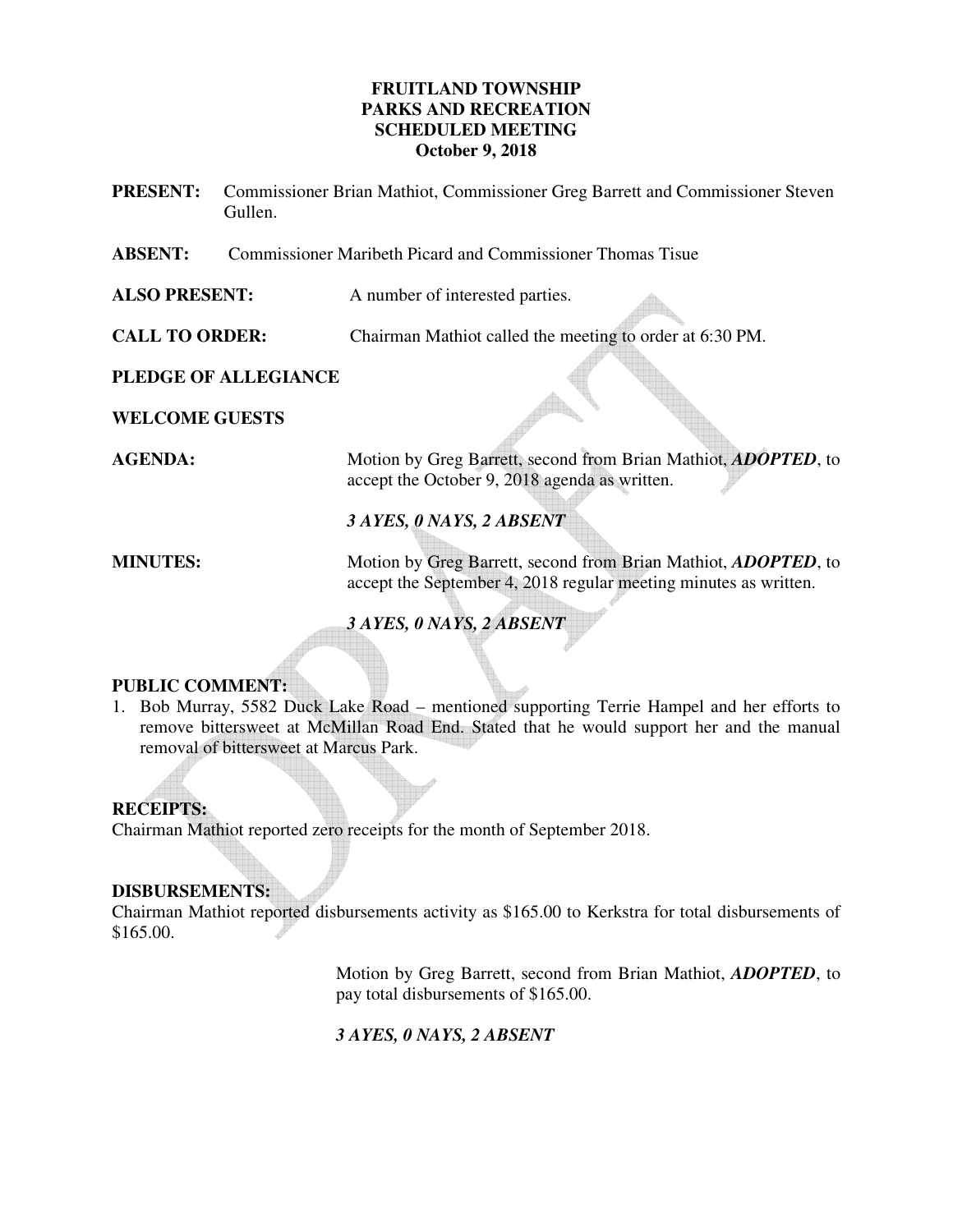#### **PARKS AND RECREATION COMMISSION** October 9, 2018 Page 2 of 3

### **UNFINISHED BUSINESS:**

### **1. Future projects update**

Chairman Mathiot stated that he is still looking into information for tennis courts. He said that just patching them isn't an option, and he's still looking into the best options. Commissioner Barrett stated that he and Commissioner Picard are working on the fence capping on the baseball field, with only the left field line portion left to replace. Chairman Mathiot asked whether the work would be completed before winter, and Commissioner Barrett said that it would, and that the North Muskegon Youth Baseball Club would be assisting. Commissioner Gullen stated that he is still looking into a quote for a lightening detection system.

### **2. Natural resource survey**

Commissioner Tisue was supposed to update the Commission on any further developments in regards to the survey, and in his absence, was asked if he had any information to share with the group. Nothing was forwarded to the commissioners regarding the status of the survey.

#### **3. Sanitation needs at Marcus Park**

Chairman Mathiot stated that Commissioner Picard has been working on this project, adding that when she spoke to Kerkstra, they are able to put a portable restroom at Marcus Park. He added that it needs to be placed on the budget for the next fiscal year.

### **4. Soft disc discussion**

After much discussion, the Commissioners agreed that enforcing soft disc use would be hard to police. Commissioner Barrett stated that it would be hard to define what a soft disc is. He and Commissioner Gullen agreed that it would fundamentally change the game. Chairman Mathiot stated that since the course is not a tournament only course, he thinks that recommending the use of soft discs is a good idea and there would be no harm in doing so.

# **5. Disc Golf Course**

Chairman Mathiot reminded everyone that everyone on the commission voted to install the course when it was proposed. He added that since the installation, the commission has been bogged down with foolishness and issues since, not giving them a chance to tackle many other projects or areas of concern.

> Motion by Brian Mathiot, second from Greg Barrett, *ADOPTED*, to immediately transfer the ownership, governance, care/control and maintenance of the Disc Golf Course located at Nestrom Road Park to the Fruitland Township Board effective immediately to remain in effect going forward.

*3 AYES, 0 NAYS, 2 ABSENT* 

# **NEW BUSINESS:**

#### **1. Bittersweet at Marcus Park**

Chairman Mathiot stated that it has been proposed to have the bittersweet pulled at Marcus Park rather than having it sprayed. He added that he is on board to help, and stated that he would have something added to the Township e-news letter to petition volunteers.

#### **UPDATES:**

None